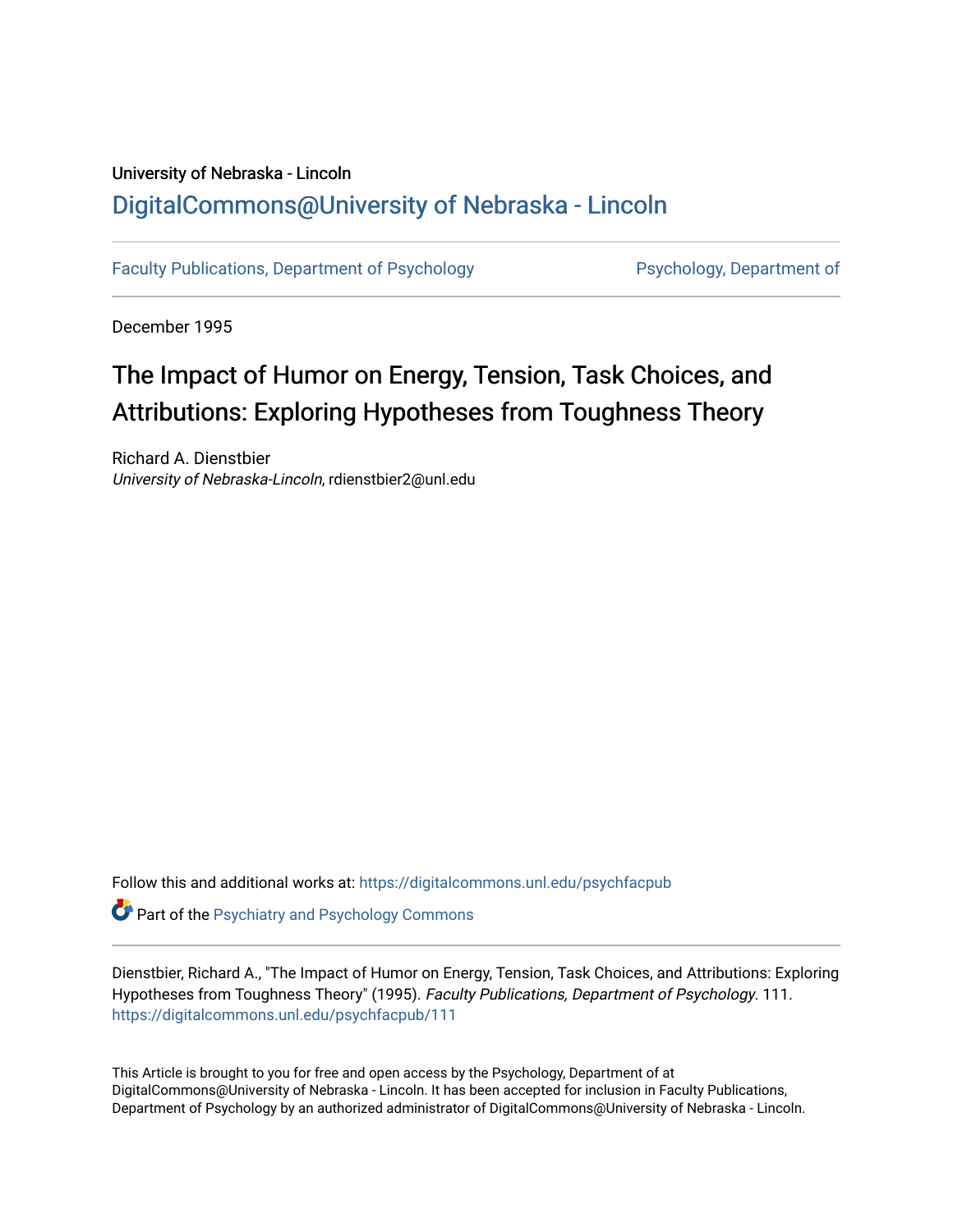Published in *Motivation and Emotion,* Vol. 19, No. 4 (1995), pp. 255–267. Copyright © 1995 Plenum Publishing Corporation, division of Springer Verlag. Used by permission.

 **,** 

### **The Impact of Humor on Energy, Tension, Task Choices, and Attributions: Exploring Hypotheses from Toughness Theory 1**

**Richard A. Dienstbier <sup>2</sup>**

*University of Nebraska-Lincoln* 

*Hypotheses derived from toughness theory suggest that nonaggressive humor should lead to increased feelings of energy without influencing tension, to preferences for studying materials that require more effort and energy, and to ratings of mundane laboratory activities as more challenging but not more threatening. Eighty-one college-age men and women were randomly assigned to watch a 12-minute video of Bill Cosby's humor or to watch a nonhumorous control video that analyzed the Cosby comedy routine. The humor condition resulted in significant increases in feelings of energy but not in feelings of tension. The other hypotheses were also confirmed except that performance on the mundane tasks was not significantly enhanced by exposure to humor. The usefulness of considering arousal quality rather than only quantity is discussed, as is the question of whether these results could be mediated by increased positive affect rather than increased energy. Implications of these results for toughness theory and for theories of humor are considered.* 

What is the relationship of humor to arousal? Does humor increase arousal and/or tension, or relieve it? Both answers have been endorsed by different theorists, and both receive support from different research traditions. Researchers who have found that humor reduces subsequent aggression (e.g., R. A. Baron, 1978; R. A. Baron & Ball, 1974; Prerost & Brewer, 1977) have emphasized

<sup>&</sup>lt;sup>1</sup> I thank Wendy Zweifel for her able assistance as an experimenter.

<sup>&</sup>lt;sup>2</sup> Address all correspondence to Richard A. Dienstbier, Department of Psychology, 209 Burnett Hall, University of Nebraska-Lincoln, Lincoln, Nebraska 68588-0308.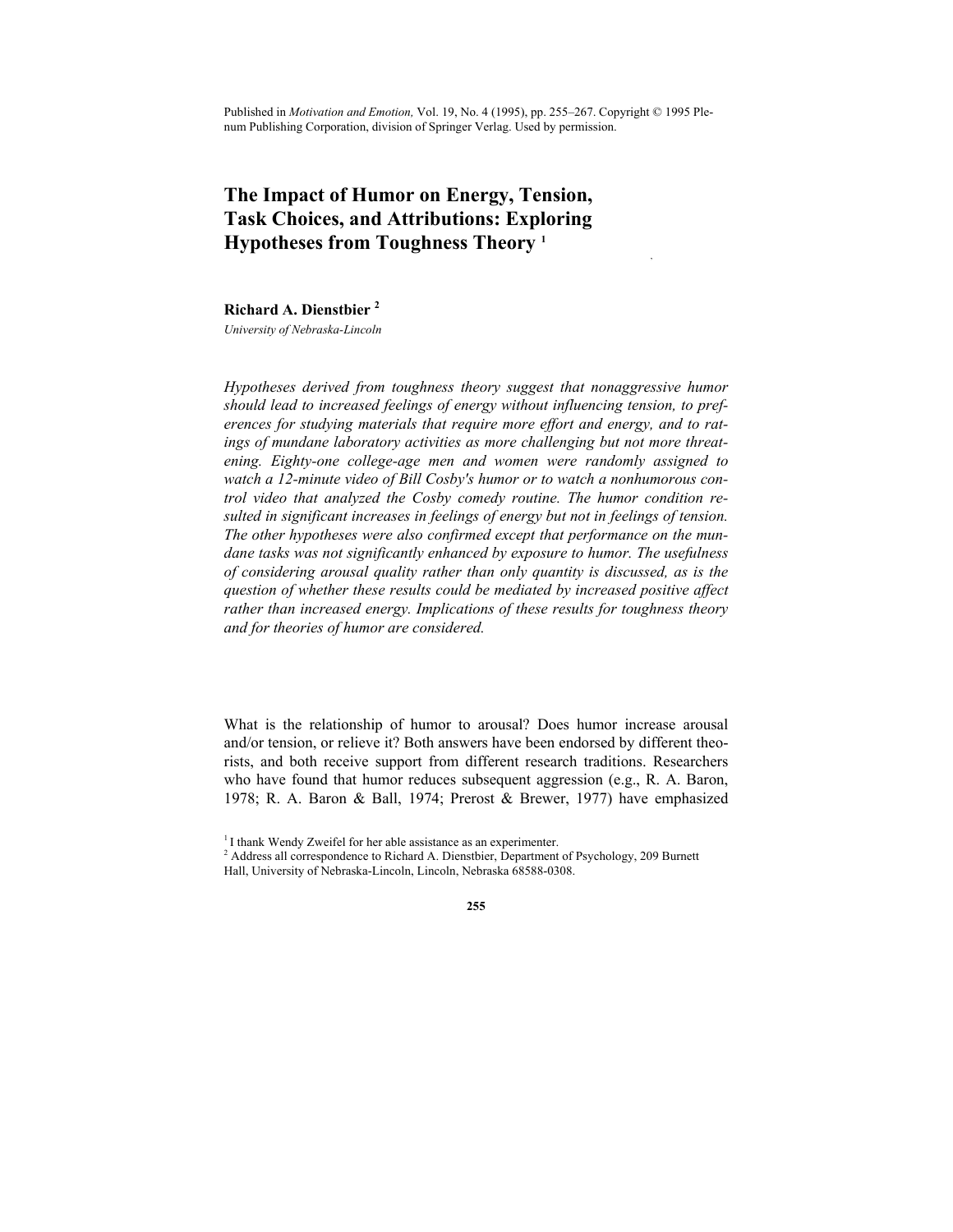the arousal reduction function of humor (in addition to or alternatively with an incompatible response explanation). When humor is found to enhance aggression (Mueller & Donnerstein, 1983) its arousal-generating character is emphasized. Findings that prior stimulation of arousal leads people to laugh more at subsequent humor (Schachter & Wheeler, 1962) or to rate humor as more funny (Cantor, Bryant, & Zillmann, 1974; Prerost, 1975) can support either interpretation. Some theorists (e.g., Berlyne, 1967) have employed both concepts by suggesting that the experience of humor is associated with arousal increases to moderate levels, but with the release of high levels of arousal.

However, more direct physiological tests of the association of humor with arousal have consistently found that humor stimulates sympathetic nervous system (SNS) arousal (Godkewitsch, 1976) and associated peripheral catecholamine increases (especially adrenaline; Fry, 1986). Following his review of those studies, McGhee (1983) concluded that there is a linear relationship between humor appreciation and arousal.

But to understand the implications of a linear relationship between humor and arousal, we must be as concerned with arousal quality as with quantity. A primary distinction in arousal quality is that SNS-adrenal-medullary arousal (as indicated by increased adrenaline and noradrenaline) corresponds with physical and mental task demands; in the absence of pituitary-adrenal-cortical arousal, spikes of SNS-adrenal-medullary arousal (but not high base rates) are energizing (Frankenhaeuser, 1979). On the other hand, pituitary-adrenal-cortical arousal (indicated in humans by increased cortisol) is associated with feelings of tension.

Since humor is associated with only increases in SNS-adrenal-medullary arousal, predictions of humor's impacts on mood, attributions, and performance should correspond with how SNS-adrenal-medullary arousal impacts those variables. In turn, predictions concerning the impacts of SNS-adrenal-medullary arousal are derived from toughness theory. Toughness theory (Dienstbier, 1989) suggests that periodic exposure to cycles of challenge (physical or psychological) and rest leads to increased neuroendocrine capacities in the central nervous system and in the body generally. Among other changes, toughened individuals experience an increased SNS-adrenal-medullary capacity, and in the presence of familiar challenges and stressors, or in anticipation of challenges, they experience increased arousal of that system with suppression of pituitary-adrenalcortical responding. That arousal pattern leads to increased blood sugar, and thus to feelings of energy without increased tension, and to superior task performance. Thus it is hypothesized that humor that is presented before taxing tasks will lead to SNS-adrenal-medullary arousal and subsequently to positive predictions that the tasks will be challenging, with successful outcomes, rather than threatening.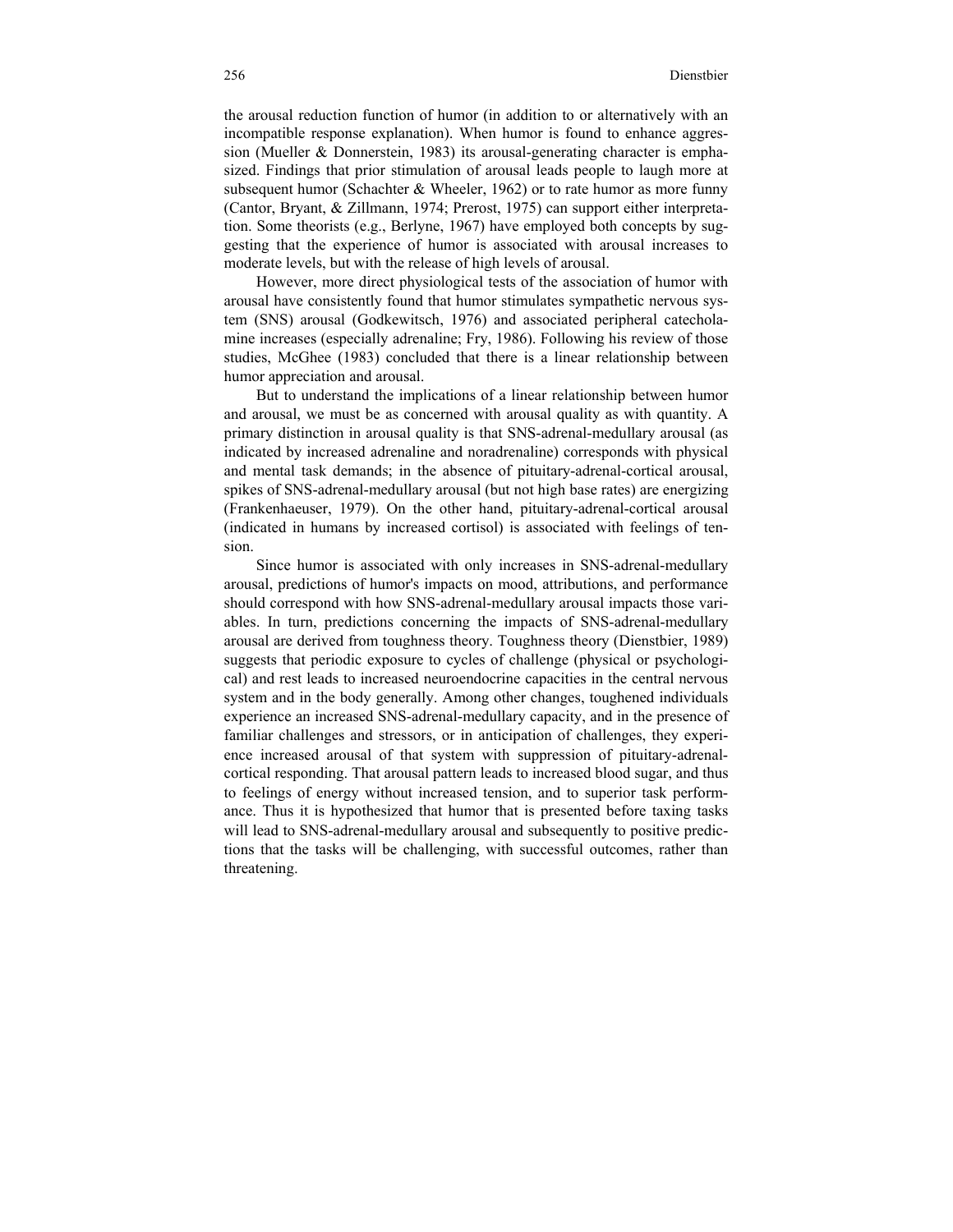Although these hypotheses were derived from considerations that include mediating physiological systems, no physiological measurements were made nor were physiological hypotheses tested. Specifically, the hypotheses were that:

1.Prior humor should increase feelings of energy but not of tension, as measured by Thayer's (1989) well-established and factorially independent measures of those dimensions.

2. Prior humor should increase one's willingness to choose potentially effortful tasks, operationalized here as choosing to study material that requires more energy and is more taxing.

3. Prior humor should stimulate more positive appraisals of potentially boring mental tasks. Both before and after those tasks are undertaken, they should be rated as more challenging and energizing (but not more threatening) as those terms are used by Lazarus and colleagues (Folkman & Lazarus, 1985).

4. Prior humor should enhance performance in subsequent tasks.

Although these hypotheses were derived from toughness theory, the literature on the impact of positive affect on decision making suggests similar hypotheses. For example, it has been shown that positive, but not negative, affect induction leads to greater creativity, more elaboration of thought processes, and better performance on neutral and positively valenced tasks (see Isen, 1993, for a review). Two different mediators may be responsible for positive affect's impacts-the increased associative richness of positively valenced materials that Isen noted, and increased energy that leads to increased stimulation seeking, working for longer periods on interesting puzzles, and more time spent elaborating interesting decisions. These are, obviously complex issues. Although this research is not designed to be a critical experiment, these procedures allow some differentiation of the relative contributions of positive mood versus energization as mediators of the impact of humor on the dependent measures used here. These issues are considered again in the Discussion section.

#### **METHOD**

#### *Subjects*

Students from the basic psychology course volunteered to fulfill their research participation requirement. Forty men and 41 women participated in same-gender groups of up to 12 subjects.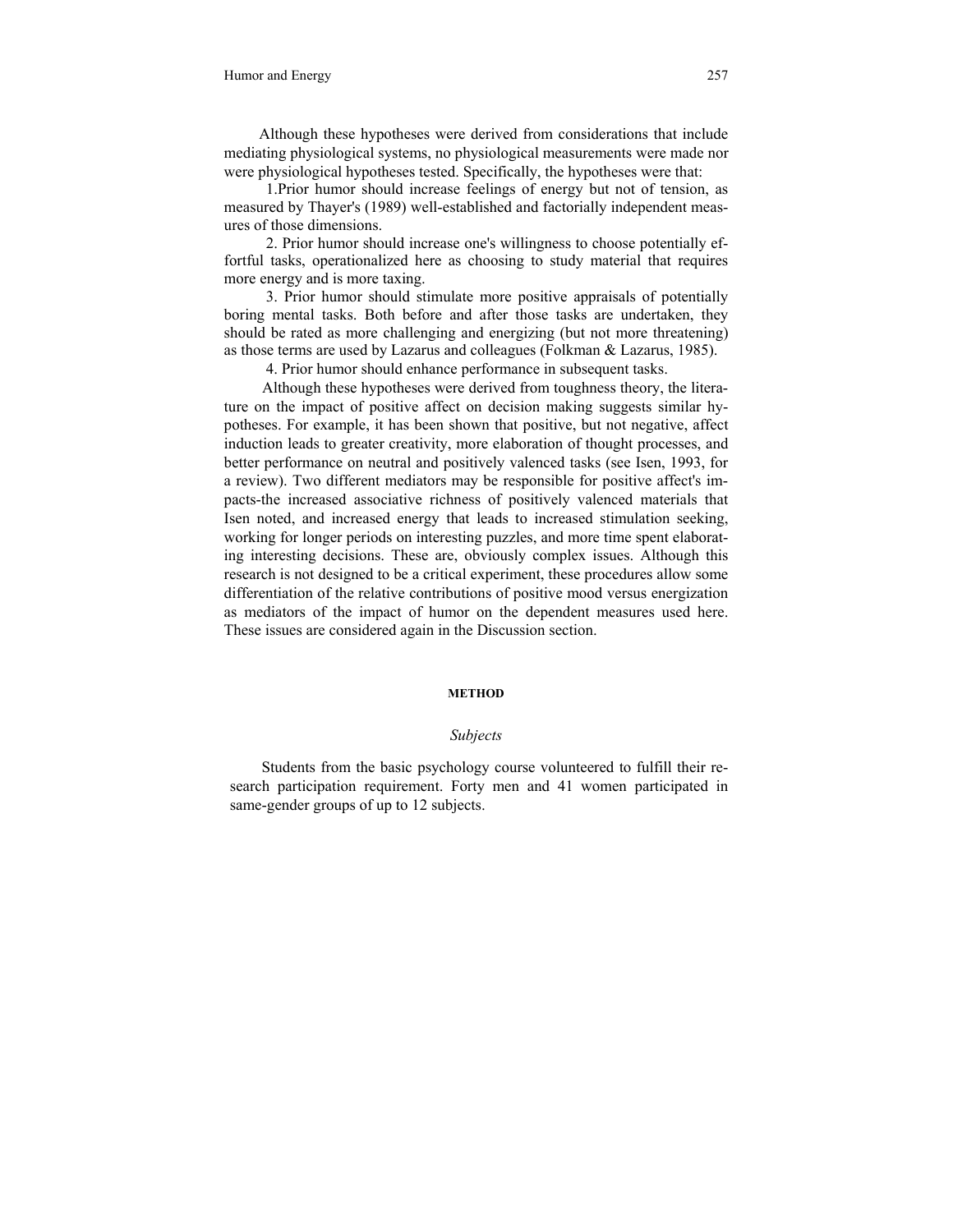#### *Procedures*

The sign-up and consent forms indicated that this was a study of "humor appreciation and entertainment preferences." Immediately after consent form procedures, subjects were randomly assigned to either a humor or a control condition. Those two conditions were physically separated in different rooms with room assignments counterbalanced between conditions (within gender). In order to bring all subjects to a similar but low state of arousal, subjects were first involved in nonstimulating questionnaire activities for other research purposes for 35 minutes.

Before seeing their respective videos, both humor condition and control subjects were reminded that we wished to study their responses to humorrelevant materials. Humor condition subjects then watched a videotaped segment of approximately 12 minutes of excerpts from a made-for-TV Bill Cosby humor routine. The routine was specifically selected to be essentially free from aggressive content, dealing with such topics as Cosby's experiences as an expectant and new father, the birth of his child, the training of his son to be a successful athlete, and so forth. To approximate some balance of the cognitive content between conditions, control condition subjects listened to and watched a nonhumorous videotaped lecture that described and analyzed all of the segments in the Cosby routine seen by the other subjects.

To support the rationale that the study concerned "humor appreciation and entertainment preferences," subjects were asked about their usual entertainment preferences. Subsequent questions that were key dependent measures asked about their "preference for studying *right now"* study materials that differed on dimensions of "boring" versus "challenging" and "relaxing" versus "challenging." Relaxing studying was defined as doing something easy "like reading for a course in the novel," whereas challenging would "include more difficult material, such as in a sociology course, where you would learn more but work harder." It was assumed that "boring" needed no definition. To indicate preferences, subjects placed a mark on the 85-millimeter lines separating relaxing versus challenging, and separating boring versus challenging.

Subsequently, subjects responded to a mood checklist. The mood factor of Elation, as defined by the three mood items of "pleased," "elated," and "overjoyed" (Nowlis & Green, 1965), was of especial interest (Cronbach's a. = .71). Thayer's (1989) 10-item dimensions of Tension and Energy were also assessed.

The next task of proofreading was designed to be boring, and was introduced to subjects as a test of "verbal skill." After that task was accurately described and shown to them, subjects rated (on scales described below) how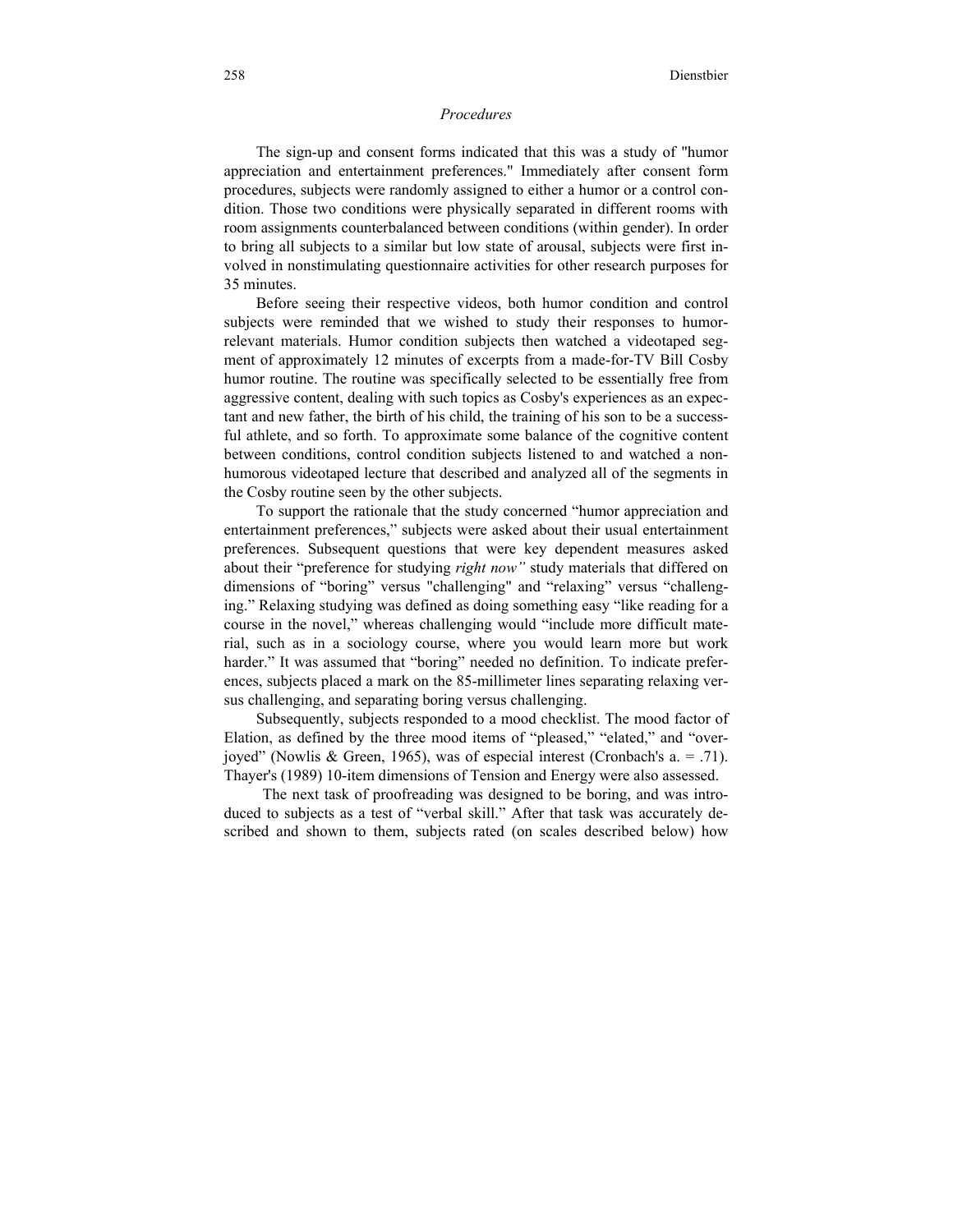challenging and energizing they expected the task to be. They then undertook the timed proofreading for 3 minutes, with instructions to find as many errors as possible. The text had approximately 1.5 errors per printed line, and was about the problems created for the Psychology Department by having a dramatic increase in psychology majors. After task completion, subjects rated how challenging and energizing they found it to be.

Similarly, before and after working on another boring 3-minute timed task of finding words in which the letter "a" appeared (finding As), ratings of challenge, energy, and stressfulness were made. As with proofreading, these task activities began on the instruction page so that subjects were fully aware of the nature of the task before their preliminary ratings. The task consisted of several pages of words, with five words on each line; subjects underlined the one word per line that contained an "a."

Pre- and posttask ratings of the actual activities of proofreading and finding As were made on 7-point Likert scales using endpoints of *challenge* (vs. the negative options of *stressful* or *boring)* and *invigorating* (vs. the negative options of *draining* or *tiring).* 

Before being debriefed, subjects completed a detailed and specific postexperimental questionnaire. Specifically, they indicated any suspicions that the humor segment was presented for purposes "other than the purpose explained to you." Follow-up questions asked the nature of and the timing of those suspicions.

#### **RESULTS**

#### *Suspicion*

No subjects indicated moderate or higher levels of hypothesis-relevant suspicions, so no subjects were lost.

#### *Impacts on Mood*

As indicated in Table I**,** on Thayer's (1989) dimensions of Energy and of Tension, humor condition subjects reported significantly more Energy but they did not experience more Tension. To test whether humor's impact was significantly greater on Energy than on Tension, those data were analyzed in a 2 (Gender) x 2 (Humor Condition) x 2 (Mood: Energy vs. Tension) repeated measures ANOVA; the significant condition by mood interaction confirmed the greater impact of the humor condition on Energy than on Tension, interaction  $F(1, 75) =$ 7.02,  $p < 0.01$ .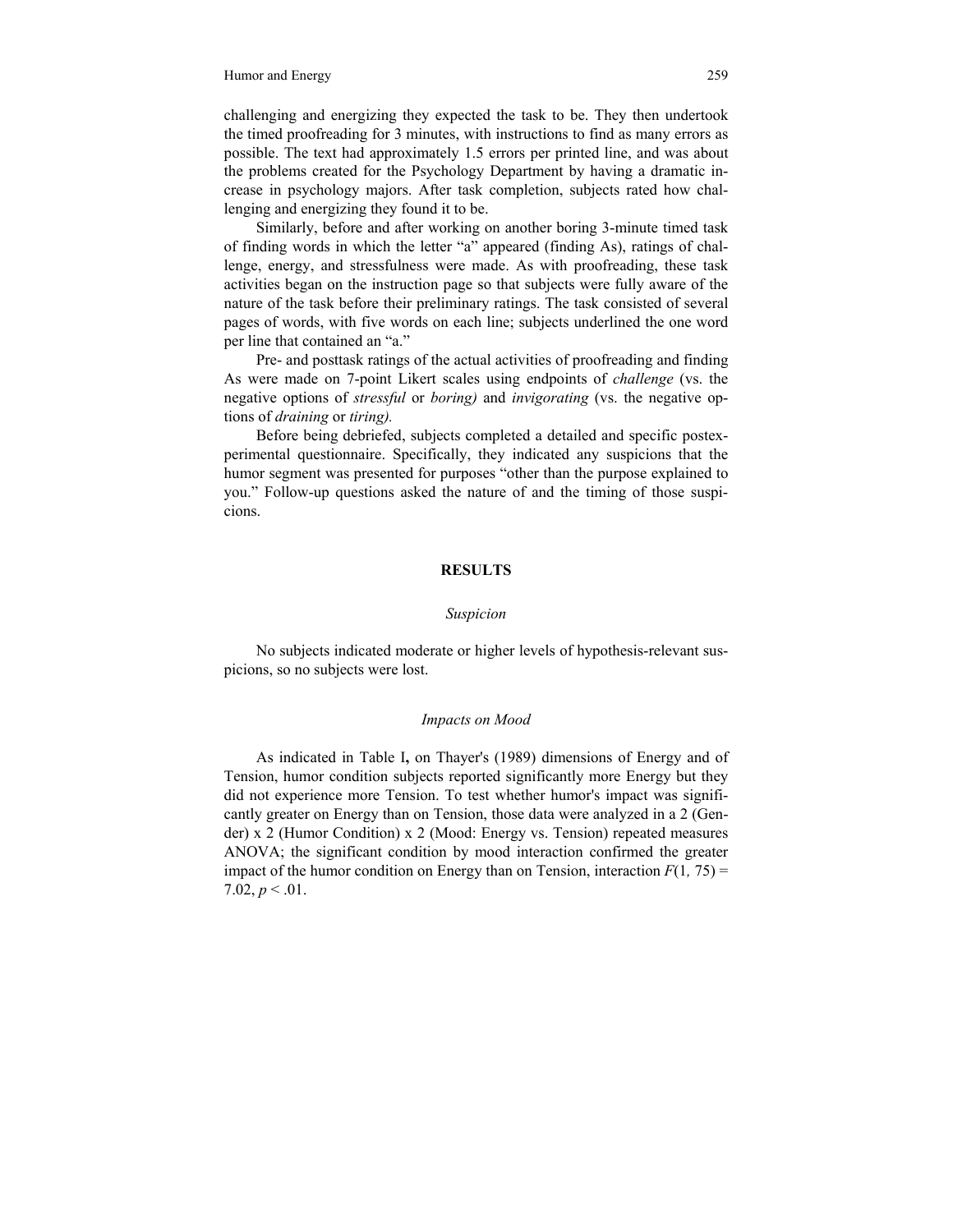| Dependent measure                                          | Experimental condition |      |                   |           |                           |
|------------------------------------------------------------|------------------------|------|-------------------|-----------|---------------------------|
|                                                            | Humor                  |      | Control           |           |                           |
|                                                            | $\boldsymbol{M}$       | SD   | $\boldsymbol{M}$  | <b>SD</b> | Significance Tests        |
| Moods (Energy and Tension: range 0-30; Elation range: 0-9) |                        |      |                   |           |                           |
| Energy                                                     | 13.9 <sup>a</sup>      | 9.1  | 7.8 <sup>b</sup>  | 7.0       | $F(1,76) = 10.7, p < .01$ |
| Tension                                                    | $9.5^a$                | 4.6  | $8.5^c$           | 5.4       | $F(1,75)$ < 1, ns         |
| Elation                                                    | 3.6 <sup>a</sup>       | 1.8  | 2.6 <sup>b</sup>  | 2.3       | $F(1,76) = 3.69, p < .06$ |
| Preferences for studying (range 0-85)                      |                        |      |                   |           |                           |
| Challenge vs. Relax                                        | $27.5^{a}$             | 21.6 | 22.1 <sup>d</sup> | 15.5      | $F(1,77) = 1.62$ , ns     |
| Challenge vs. Bore                                         | $52.9^{a}$             | 19.7 | $41.2^{d}$        | 21.3      | $F(1,77) = 6.47, p < .02$ |
| Attributions of tasks (range 0-24)                         |                        |      |                   |           |                           |
| Challenging                                                | $16.3^{a}$             | 3.2  | $14.4^{d}$        | 4.1       | $F(1,77) = 5.34, p < .03$ |
| Invigorating                                               | $13.4^a$               | 4.2  | 11.2 <sup>d</sup> | 5.1       | $F(1,77) = 4.48, p < .04$ |

| Table I. Means and Significance Levels of Rated Impacts of Humor Condition on Mood, |
|-------------------------------------------------------------------------------------|
| Task Choices, and Task Attributions                                                 |

 $n = 38.$ 

 $n_1 = 40$ .

Humor condition effects on Elation were analyzed in order to illuminate the issue of relative impacts from energization and positive mood. As seen in Table **I,** humor condition impacts on Elation were almost significant. To test the relative impact of the humor manipulation on Energy versus Elation, a similar 2 (Gender)  $x$  2 (Humor Condition)  $x$  2 (Mood: Energy vs. Elation) repeated measures ANOVA found humor condition to have a greater impact on Energy than on Elation, interaction  $F(1, 76) = 9.85$ ,  $p < .002$ .

#### *Activity Preferences*

To assess humor's impact on choice of studying easy or challenging material, two items assessed preferences for studying that was challenging versus relaxing, and challenging versus boring. The 2 (Gender) x 2 (Humor Condition) MANOVA of both those measures indicated that humor condition subjects preferred more challenging studying activities than did control subjects,  $F(2, 76) =$ 3.38; *p* < .04. As shown in Table I**,** when those two measures were considered separately, that effect was due mainly to a stronger humor condition preference for challenging versus boring material.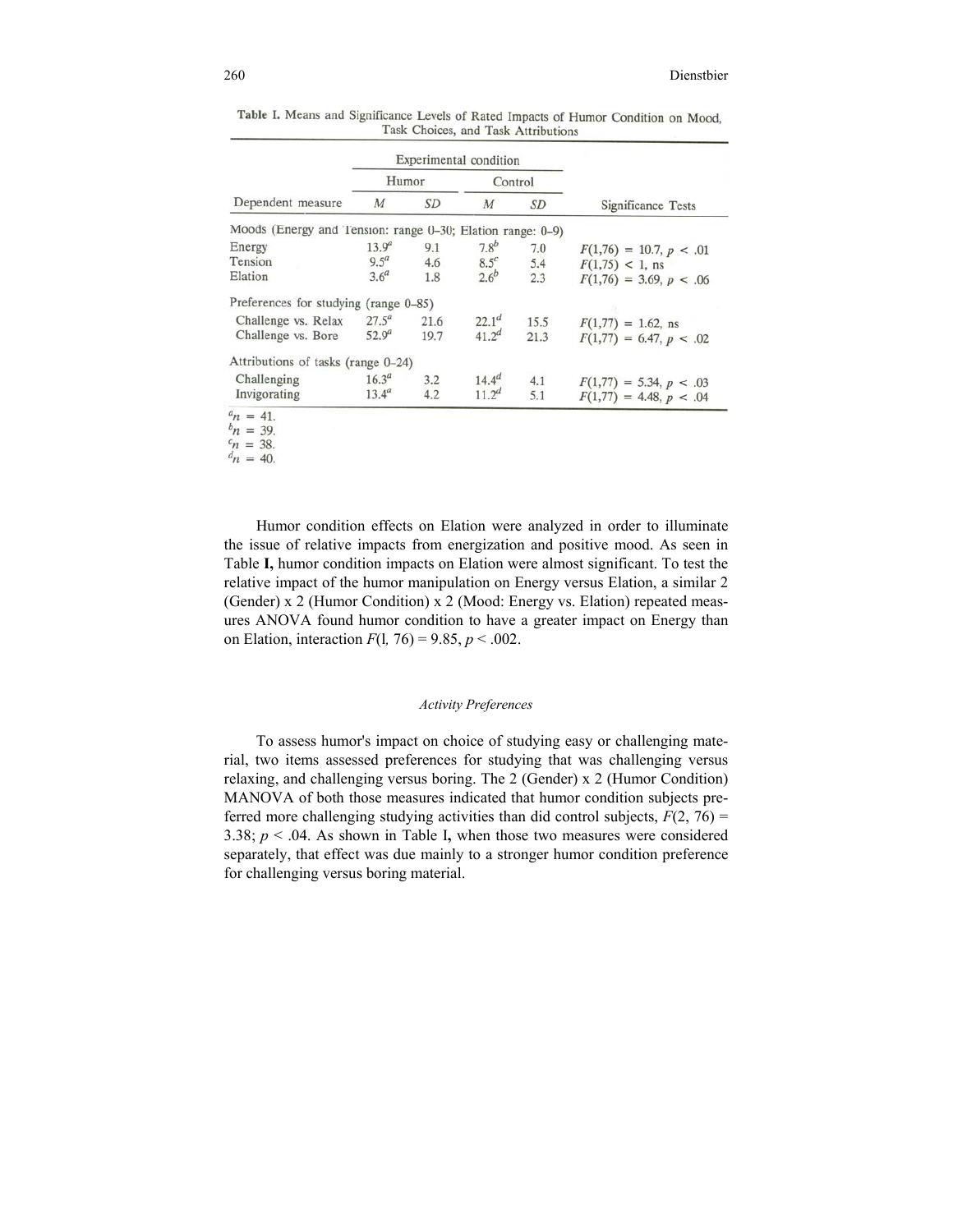To explore the hypothesis that humor's impact on preference for challenging studying is mediated by energy rather than either tension or positive mood (as indexed by Elation), two multiple regression analyses were undertaken. The first explored the relative contributions of Tension and Energy on "Preference for Challenge" (based on the two combined challenge scales). Tension made no significant independent contribution to Preference for Challenge (whether or not humor condition was included as a predictor). However, with Tension partialled out, Energy was a significant predictor of Preference for Challenge,  $R = .39$ ,  $β = .34$ ,  $t(76) = 3.12$ ,  $p < .005$ . Even with both Tension and humor condition partialled out, Energy contributed substantially to Preference for Challenge, *R* = .42; β = .29, *t*(75) = 2.50, *p* < .015.

The second multiple regression equation predicted the relative contributions of Energy and Elation to Preference for Challenge. Again, Energy made a positive contribution,  $R = .39$ ,  $β = .28$ ,  $t(77) = 2.26$ ,  $p < .03$ , Elation did not,  $β =$  $.15, t(77) = 1.23$ , ns. However, Energy was not quite a significant predictor of Preference for Challenge with both Elation and humor condition partialled out,  $R = .42, \beta = .23, t(76) = 1.77, p < .10.$ 

The second analysis to establish mediation by energy used the test for mediation proposed by R. M. Baron and Kenny (1986). To show mediation by Energy, humor condition must be shown to affect Energy, it does;  $r = .35$ ,  $t(78) =$ 3.30,  $p < .002$ , and humor condition must affect Preference for Challenge,  $r =$  $.26, t(79) = 2.46, p < .02$ . In addition, when Preference for Challenge is predicted from both humor condition and Energy, Energy must still affect Preference for Challenge,  $\beta = .31$ ,  $t(77) = 2.79$ ,  $p < .01$ , and the impact of humor condition must be less than its independent effect on Preference for Challenge (indeed, the correlation of humor condition with Preference for Challenge declines, from  $r = .26$  to  $r = .16$ ). With those conditions met, the indirect effect of humor condition through Energy was tested and found to be significant  $(t = 2.05, p <$ .05) by the exact formula provided by R. M. Baron and Kenny. Thus the impact of humor condition on preference for challenging studying is through the mediation of Energy.

#### *Task Attributions*

Ratings were made before and after both proofreading and before and after finding As on dimensions of both challenge and invigoration. The reliability was acceptable for a four-item Challenge scale (Cronbach's  $\alpha$  = .67) despite the individual items being placed before and after two different tasks. Reliability for the four-item Invigoration measure was similarly satisfactory ( $\alpha$  = .78).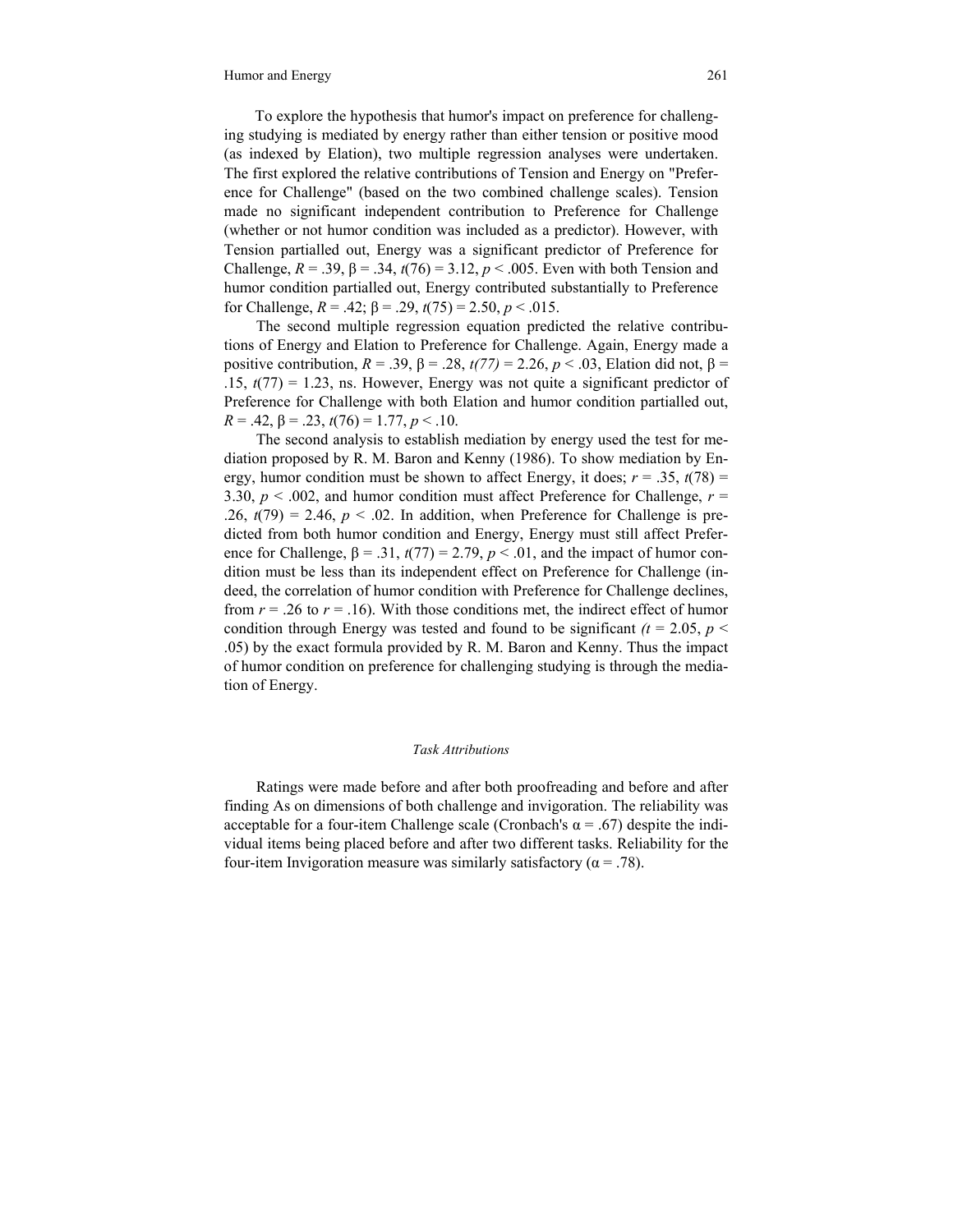Humor condition effects on the Challenge and the Invigoration measures (taken together) of the laboratory tasks were examined first by a 2 (Gender) x 2 (Humor Condition) MANOVA. Humor condition effects were substantial, *F*(2,  $76$ ) = 3.09;  $p < 0.06$ , suggesting separate ANOVAS for Challenge and Invigoration (no other effects approached significance). In those separate ANOVAS, there were neither gender nor interaction effects, but as indicated in Table I, humor condition subjects rated those laboratory tasks higher in Challenge and Invigoration.

Several analyses similar to those described above address the hypothesis that the more positive attributions of the laboratory tasks by the humor condition subjects were mediated by energy rather than by either tension or positive mood (as assessed by Elation). The task ratings of Challenge and of Invigoration were each predicted in separate multiple regression equations. When task Invigoration ratings were predicted by Energy and Tension, Energy made a substantial contribution, R = .27; with Tension partialled out, β = .28, *t*(76) = 2.40, *p* < .02; those results remained almost significant with both humor condition and Tension partialled out,  $R = .30$ ,  $\beta = .23$ ,  $t(75) = 1.86$ ,  $p < .07$ .

A second multiple regression equation assessed the relative contributions of Energy and Elation on task ratings of Invigoraton. Again, Energy made a nearly significant positive contribution,  $R = 0.27$ ,  $β = 0.25$ ,  $t(77) = 1.86$ ,  $P < 0.07$ , Elation made none ( $\beta$  = .04). With the effects of humor condition also partialled out, Energy made a nonsignificant ( $β = .20$ ) contribution.

Analyses for task ratings of Challenge were all weaker than those for Invigoration. At a nonsignificant level, Energy was consistently a stronger predictor of Challenge ratings than either Tension or Elation.

The R. M. Baron and Kenny (1986) test for mediation was applied to further test whether the humor condition's impact on Invigoration was mediated by energy. While the basic conditions for mediation were met, the exact test was not significant  $(t = 1.56, \text{ns})$ .

#### *Performance*

The analyses of performance on the (combined) two laboratory tasks with a 2 (Gender) x 2 (Humor Condition) ANOVA as described above revealed no performance differences between humor conditions. Unexpectedly, performance did not correlate positively with Energy  $(r = -15, \text{ns})$ .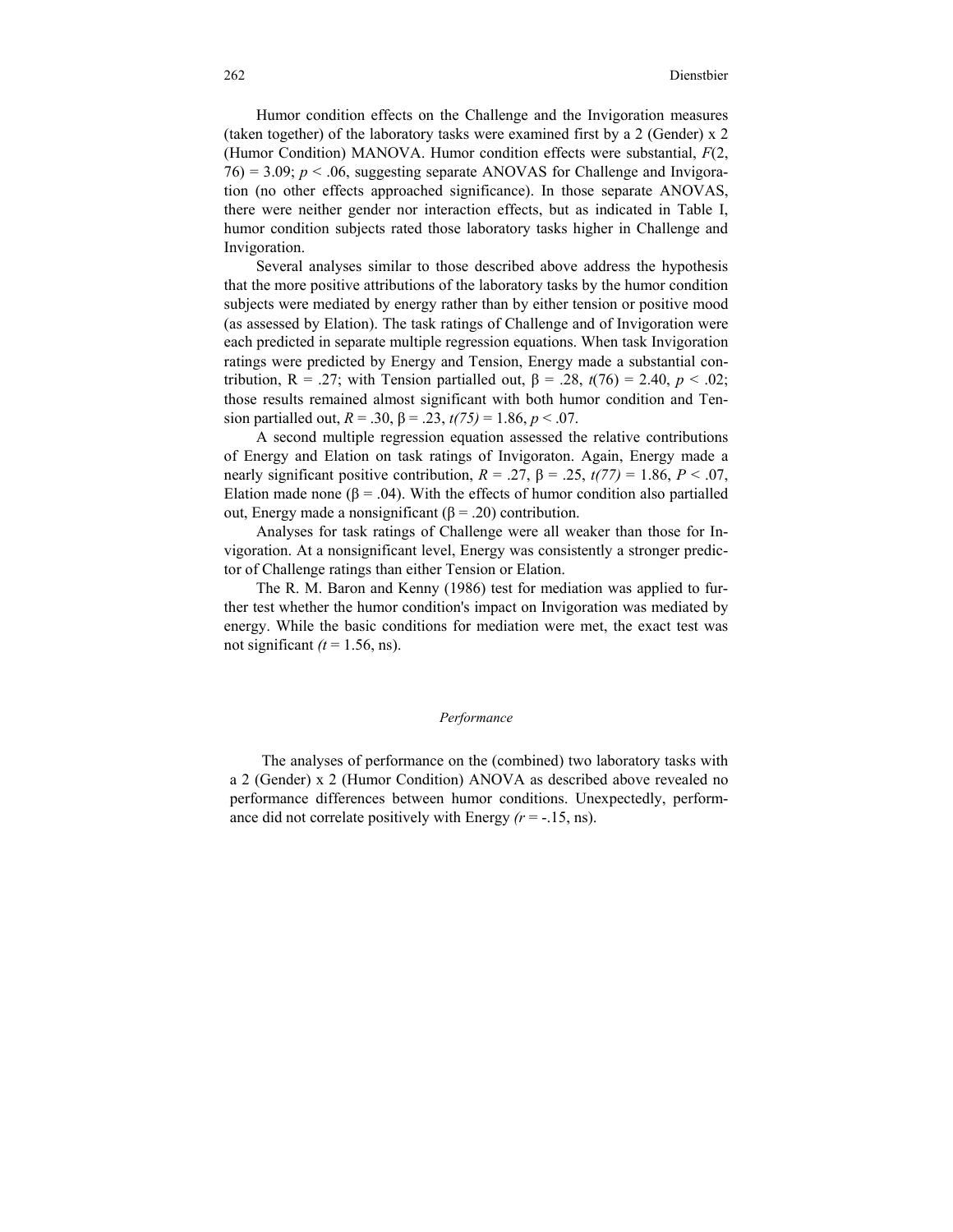#### **DISCUSSION**

#### *Results of the Hypotheses Tests*

All the hypotheses proposed above were confirmed except for not finding a positive impact of humor condition on performance.

In contrast to control subjects, those exposed to humor reported feeling more energy but not more tension. And although they reported feeling in a more positive mood, as assessed by Elation, our humor manipulation made more of an impact on Energy than on Elation. Consistent with feeling more energy (and consistent with being in a more positive mood), humor condition subjects felt ready to undertake more challenging studying activities rather than studying activities that were boring. The hypothesis that feelings of energy mediate the effect of humor on choices for challenging studying was supported by the positive correlations between the mood of Energy and choices for challenging studying, without comparable correlations between the mood of Tension and study choices; the contribution of Elation to choosing challenging material for study was also significantly less than the contribution of Energy. The analyses presented to test Energy as a mediator between humor condition and preferences for challenging studying affirms the mediation of energy. Finally, humor condition subjects both expected and found subsequent laboratory tasks to be more invigorating. However, the evidence was nonsignificant that those relationships were mediated primarily by feelings of energy.

Given the substantial humor condition impacts on the mood, study choice, and attribution measures, but not on performance, the longevity of those impacts becomes an issue: The mood and study-choice measures discussed above closely followed the humor manipulations in time; they consumed 7 to 8 minutes. The ratings of the proofreading and finding As tasks followed, with the four rating periods (before and after each task) being made between 8 and 15 minutes after the humor manipulations. Thus although the absolute magnitude of the effect of humor on those task ratings is modest, the average elapsed time of 11.5 minutes, filled with interposed activities, would naturally lead to a diminished effect. In retrospect, the absence of a humor condition impact on task performance may be due to this substantial delay between the manipulation and that measure.

#### *Alternative Explanations for These Findings*

An assumption underlying these hypotheses was that the mediator between the humor manipulation and changes on the various dependent measures would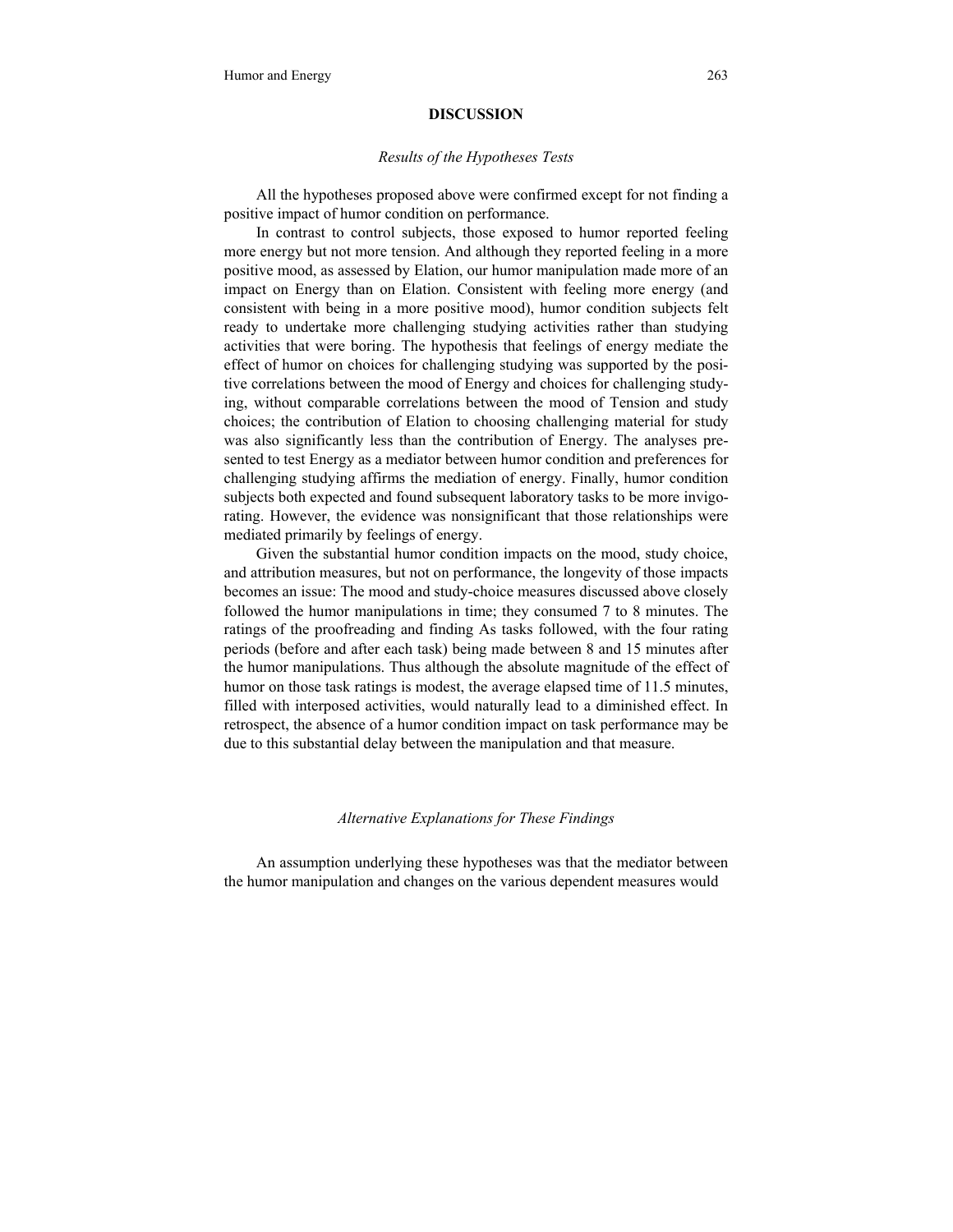be the feelings of energy that should follow from the physiological responses accompanying humor. However, an alternative hypothesis is plausible, that the positive mood stimulated by the humor manipulation may mediate these results.

To assess this issue with these results requires caution, for the three-item measure of Elation is probably not an ideal measure of positive mood. A more comprehensive measure, such as the positive affectivity measure of Watson and Clark (Watson, 1988) may show more substantial positive mood impacts.

The reasonableness of the positive mood hypothesis is based on several observations. First, the humor video used here was essentially nonoffensive, and did stimulate positive mood as well as energy. Second, a variety of stimulus conditions designed to elicit pleasant or positive moods but not designed to be energizing (e.g., good weather; Schwarz & Clore 1983) or the receipt of a small gift (Isen, Daubman, & Nowicki, 1987) have led to positive judgments that are comparable to the positive task attributions found in this research.

However, the analysis from toughness theory (Dienstbier, 1989) of how the experience of energy may influence attributions is different from the dominant theoretical explanations of how positive mood may influence attributions. The toughness approach is comparatively limited, suggesting that feelings of energy lead to heightened expectations that efforts to cope will be successful in situations of challenge and/or threat, and that effortful tasks will be less taxing. Thus it is expectations and attributions for activities that require substantial energy that should be influenced by feelings of energy. On the other hand, research on the influence of mood on judgment suggest a more pervasive influence from moods, that mood may cause us to perceive mood-congruent aspects of our environment, to cue mood-relevant thoughts and memories, to form richer associations, to influence our judgments, and to improve our performance on neutral or positive tasks (see Morris, 1989, and Isen, 1993, for relevant reviews).

Clearly this study was not designed to be a critical test between rival hypotheses of positive affect versus energy as the mediator for humor's positive effects. Even the criteria presented by R. M. Baron and Kenny (1986) and used above for establishing the mediation of energy are discussed by those authors with an emphasis on the likelihood of multiple causality and multiple mediation. Finding mediation by energy does not rule out the possibility of mediation by positive affect, especially given the limited positive affect measure used here.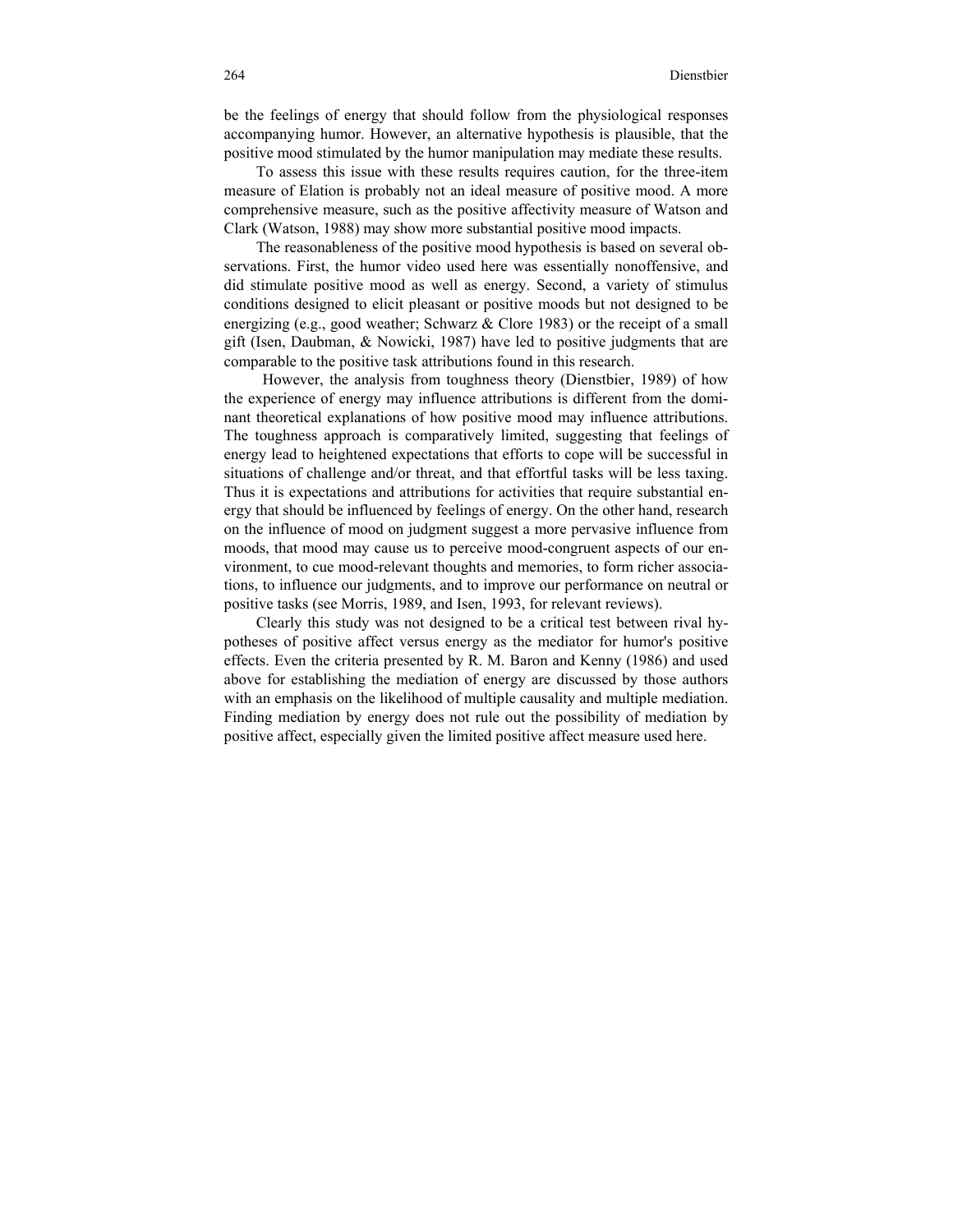#### *Implications for Theories of Humor and the Uses of Humor*

The finding of humor increasing mood ratings of energy but not affecting tension requires some caveats. This finding was obtained in a research setting that was not particularly tension-generating (Le., mean Tension scores of 9.0 on a scale with a range from 0 to 30). Thus the possibility remains that humor may reduce tensions when the humor focuses upon the source of tension (e.g., hostile humor reducing aggression; R. A. Baron, 1978), especially when tension levels are high. Even with these qualifications, however, theories that depend upon the reduction of tension as the basis of humor (Freud, 1905; Shurc1iff, 1968) are challenged by these data.

These findings of the energizing effects of humor have implications for the productive role that humor may play, especially in environments where it is difficult to maintain attentiveness, alertness, and energy. The afterdinner speaker who begins with a funny story and the professor who intersperses humor in the lecture are potentially energizing audiences, who, like our subjects, are usually seated, immobile, and not allowed those activities that result in SNSadrenalmedullary arousal and associated feelings of energy. Second, positive impacts on memory consolidation result from increased peripheral SNS-adrenalmedullary arousal (e.g., with animal subjects, see McGaugh, 1990) and from associated blood sugar increases (e.g., with elderly adults, see Manning, Hall,  $\&$ Gold, 1990). While the positive impacts of topic-relevant humor on memory have been noted by Zillmann and Bryant (1983), those researchers have assumed the mediator of their effects was vigilance, rather than increased energy. Research to differentiate those mediators has not been designed.

#### *Humor and Arousal Concepts*

When psychology was most preoccupied with the relationship of humor to arousal, our concepts of arousal tended to be relatively unarticulated. When tension and arousal were thought to be almost synonymous, then increases in energy would imply tension increases. More articulate modern approaches to mood and arousal are supported by findings that humor may increase energy without affecting tension, for example, Thayer's (1989) system, or the negative and positive affectivity dimensions of Watson and Clark (Watson, 1988), or the more physiological approaches of toughness theory (Dienstbier, 1989).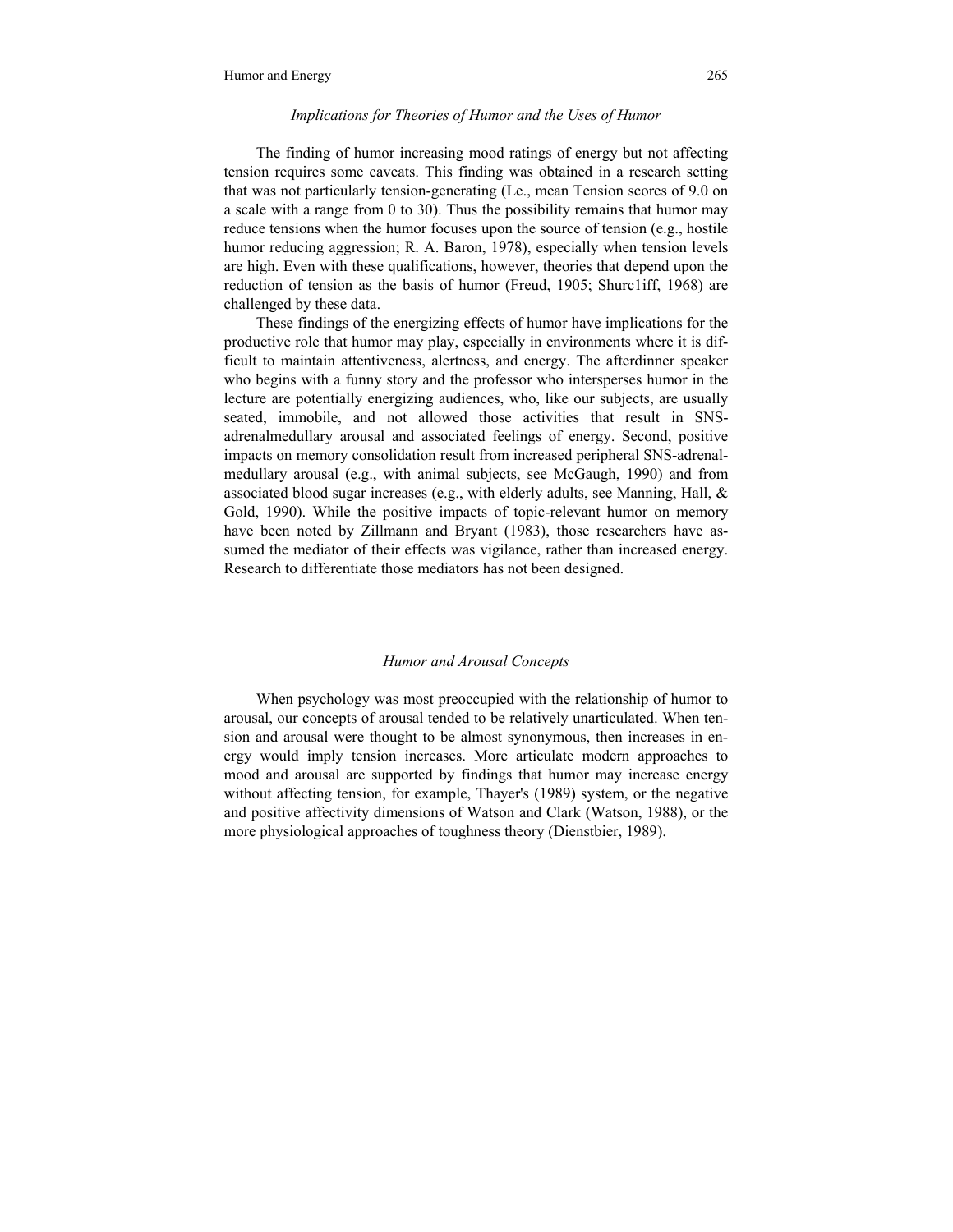#### **REFERENCES**

- Baron, R. A. (1978). The influence of hostile and nonhostile humor upon physical aggression. *Personality and Social Psychology Bulletin,* 4, 77-80.
- Baron, R. A., & Ball, R. L (1974). The aggression-inhibiting influence of nonhostile humor. *Journal of Experimental Social Psychology, 10,* 23-33.
- Baron, R. M., & Kenny, D. A. (1986). The moderator-mediator variable distinction in social psychological research: Conceptual, strategic, and statistical considerations. *Journal of Personality and Social Psychology,* 51, 1173-1182.
- Berlyne, D. E. (1967). Arousal and reinforcement. In D. Levine (Ed.), *Nebraska Symposium on Motivation: Vol.* 15 (pp. 1-110). Lincoln: University of Nebraska Press.
- Cantor, J. R., Bryant, J., & Zillmann, D. (1974). Enhancement of humor appreciation by transferred excitation. *Journal of Personality and Social Psychology, 30,* 812-821.
- Dienstbier, R. A. (1989). Arousal and physiological toughness: Implications for mental and physical health. *Psychological Review,* 96, 84-100.
- Folkman, S., & Lazarus, R. S. (1985). If it changes it must be a process: Study of emotion and coping during three stages of a college examination. *Journal of Personality and Social Psychology,* 48, 150-170.
- Frankenhaeuser, M. (1979). Psychoneuroendocrine approaches to the study of emotion as related to stress and coping. In H. E. Howe, Jr. & R. A. Dienstbier (Eds.), *Nebraska Symposium on Motivation: Vol.* 2Z *Human emotion* (pp. 123-161). Lincoln: University of Nebraska Press.
- Freud, S. (1905). *Der Witz und seine Beziehung zum Unbewussten.* Vienna, Austria: Deuticke.
- Fry, W. F. Jr. (1986). Humor, physiology, and the aging process. In L Nahemow, K. A. McClusky-Fawcett, & P. E. McGhee (Eds.), *Humor and aging* (pp. 91-98). Orlando, FL: Academic Press.
- Godkewitsch, M. (1976). Physiological and verbal indices of arousal in rated humor. In A. J. Chapman & H. C. Foot (Eds.), *Humor and laughter: Theory, research, and applications* (pp. 117-138). London: Wiley.
- Isen, A. M. (1993). Positive affect and decision making. In M. Lewis & J. Haviland (Eds.), *Handbook of emotions.* New York: Guilford.
- Isen, A. M, Daubman, K. A., & Nowicki, G. P. (1987). Positive affect facilitates creative problem solving. *Journal of Personality and Social Psychology,* 52, 1122-1131.
- Manning, C. A., Hall, J. L, & Gold, P. E. (1990). Glucose effects on memory and other neuropsychological tests in elderly humans. *Psychological Science,* 5, 307-311.
- McGaugh, J. L (1990). Significance and remembrance: The role of neuromodulatory systems. *Psychological Science,* 1, 15-25.